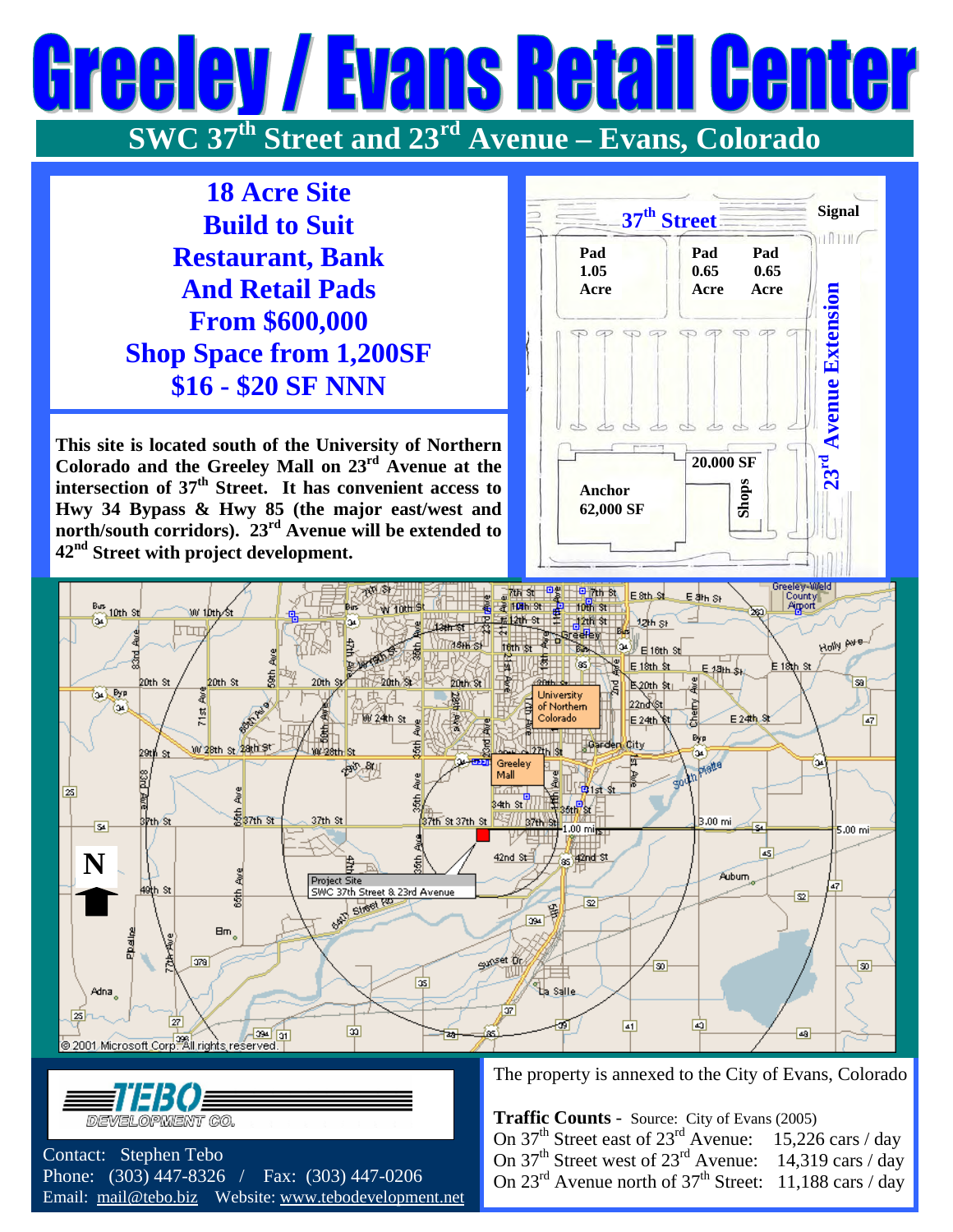



**The City of Evans is a highly diversified and stable community experiencing significant growth and development. Evans' population continues to increase:** 

|                   | 1 mile radius | 3 mile radius | 5 mile radius |
|-------------------|---------------|---------------|---------------|
| Est.<br>2004      | 10,004        | 63,303        | 111,703       |
| Projected<br>2009 | 12,556        | 74,139        | 130,603       |

**This retail site is located south of the Greeley Mall** on 23<sup>rd</sup> Avenue at the intersection of 37<sup>th</sup> Street. **The site has convenient access to Highway 34 Bypass and Highway 85 (the major east/west and north/south corridors.) 23rd Avenue to be extended to 42nd Street with project development.** 

**23rd Avenue is being designed as a 5 lane with median. A signal is being designed at 37th Street and 23rd Avenue. The access to the commercial property from 23rd Avenue will most likely be restricted to R-in/ R-out. Access on 37th Street is being built as full-turn at west end and R-in/ R-out at center of frontage.**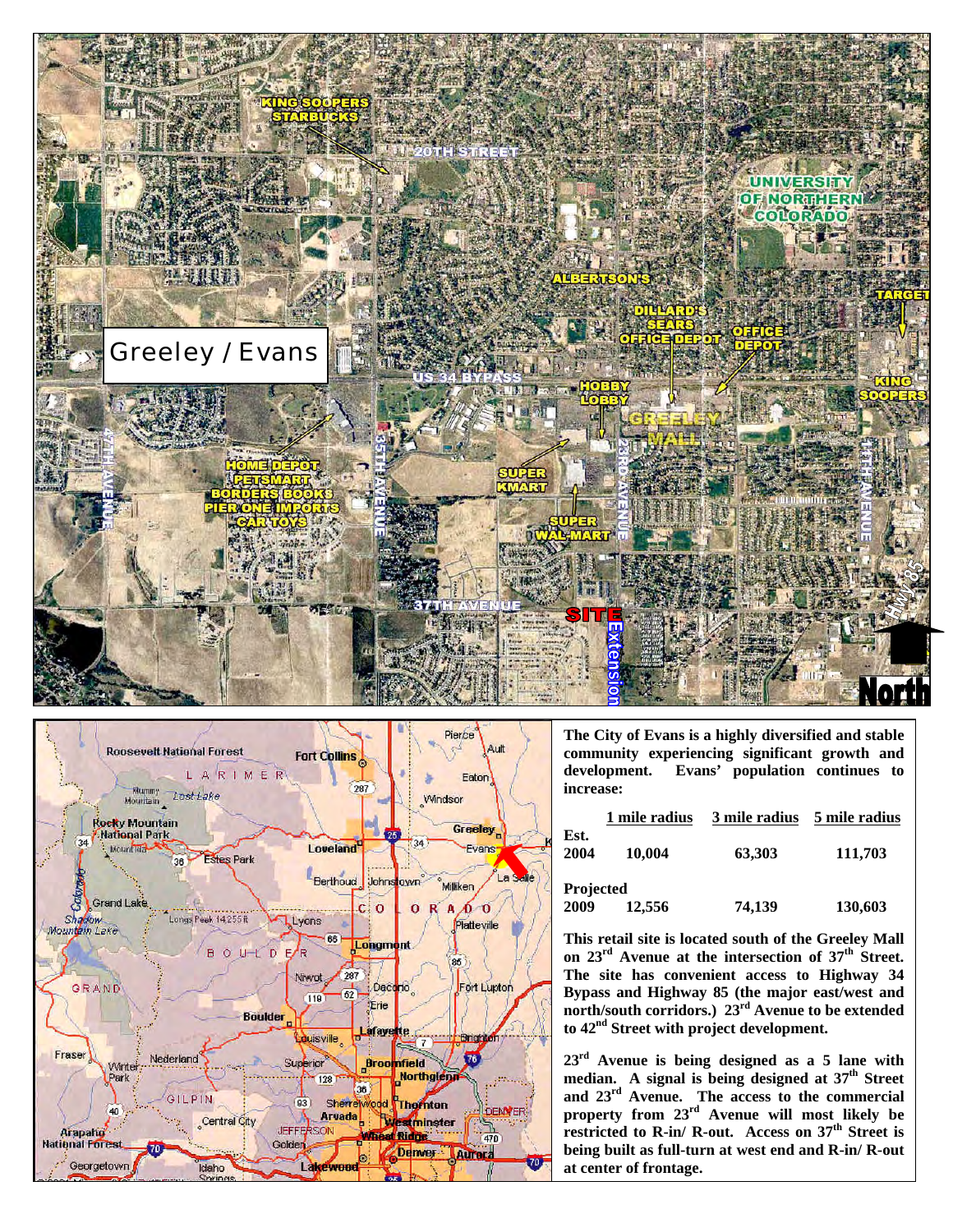